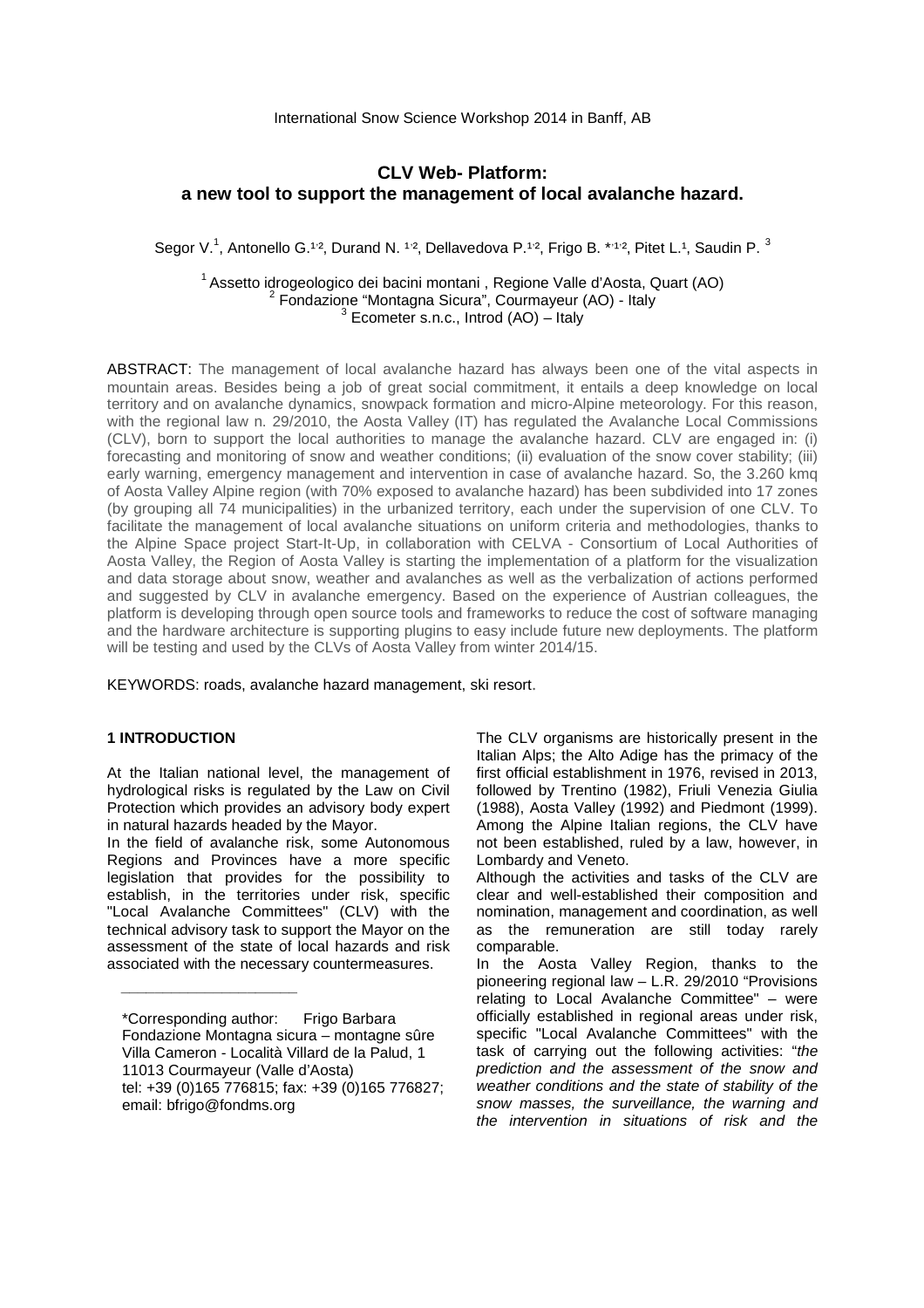emergency management, in order to ensure local control of dangerous situations on the territory and provide technical advisory opinion in the framework of civil protection to the Mayor in charge of the public safety".

In order to join the technical interdisciplinarity with the perfect knowledge of the territory - both in geographical and snow & meteorological terms the CLV of the Aosta Valley Region are composed by 1 to 3 local mountain guides, a manager of the ski resorts and a regional Forest Ranger of the territory of competence.

Thanks to this, the crucial role of the regional civil protection guaranteed by the CLV in avalanche risk is definitely operating, in institutional way, since winter 2011. The 3.260 kmq of regional territory are supervised by 17 CLVs (Fig. 1) thanks to a regional financial contribution equal to (maximum) 200.000 Euro per year [Segor et al. 2014].



Figure 1. Aosta Valley Alpine region (3.260 kmq) subdivided into 17 areas managed by CLVs. Figure puts into evidence the district under the supervision of CLV Q that groups the municipalities of Nus, Brissogne and Gressan – AO, Italy.

For your information, the winter 2013/14, not particularly intensive from the avalanche risk point of view, has seen a significant increase in the avalanche hazard in the months of February and March in which 15 regional roads and a national highway were forbidden to transit (8 of which were closed for prevention and 7 after the successive occurrence of avalanches; the regional roads were closed for a maximum of 36 hours); 5 municipal roads were precautionary closed and consequently having 2 entire valleys unreachable, by land, for 8 days, with a total of 35 people needed to be evacuated and 15 left isolated [Source: ANSA and CLV]. The related documented CLV activities, for the season, saw about 40 in-situ surveys of snowpack conditions, 110 meetings and in-situ

monitoring activities, plus 17 monthly registers of the CLV activities - one for every CLV - from December to April for a total cost of about 110.000 Euro including insurance charges, training and maintenance of own material (including snow measuring poles).



Figure 2. The "Bounitzon" avalanche in Gaby - Gressoney Valley (Valle d'Aosta). This avalanche basin is one of those included in the P.A.V. by the local CLV for the interference between avalanche and the main roads and, for this reason, it is always monitored. The event of March  $2^{nd}$ , 2014 reaches the bottom of the Gressoney valley without causing damage to structures and roads [Photo Regional Forestry Rangers].

These articulated and delicate tasks and activities carried out by CLVs have seen a big effort in terms of time, energy, commitment and technical comparison between the CLV components and the regional technical body responsible – the Avalanche Warning Service (AWS) of the Aosta Valley Region. Thanks to an intensive schedule of monitoring (definition of the PAV - "Plan of Activities in the case of Avalanche danger: identification, in the territory of competence, of the critical areas exposed to avalanches who interfer with strongly vulnerable elements [Chiambretti, 2009] and the laying of snow measurement poles at representative or critical sites ) and the related interventions, these last three winters have seen a growth in terms of professionalism, experience and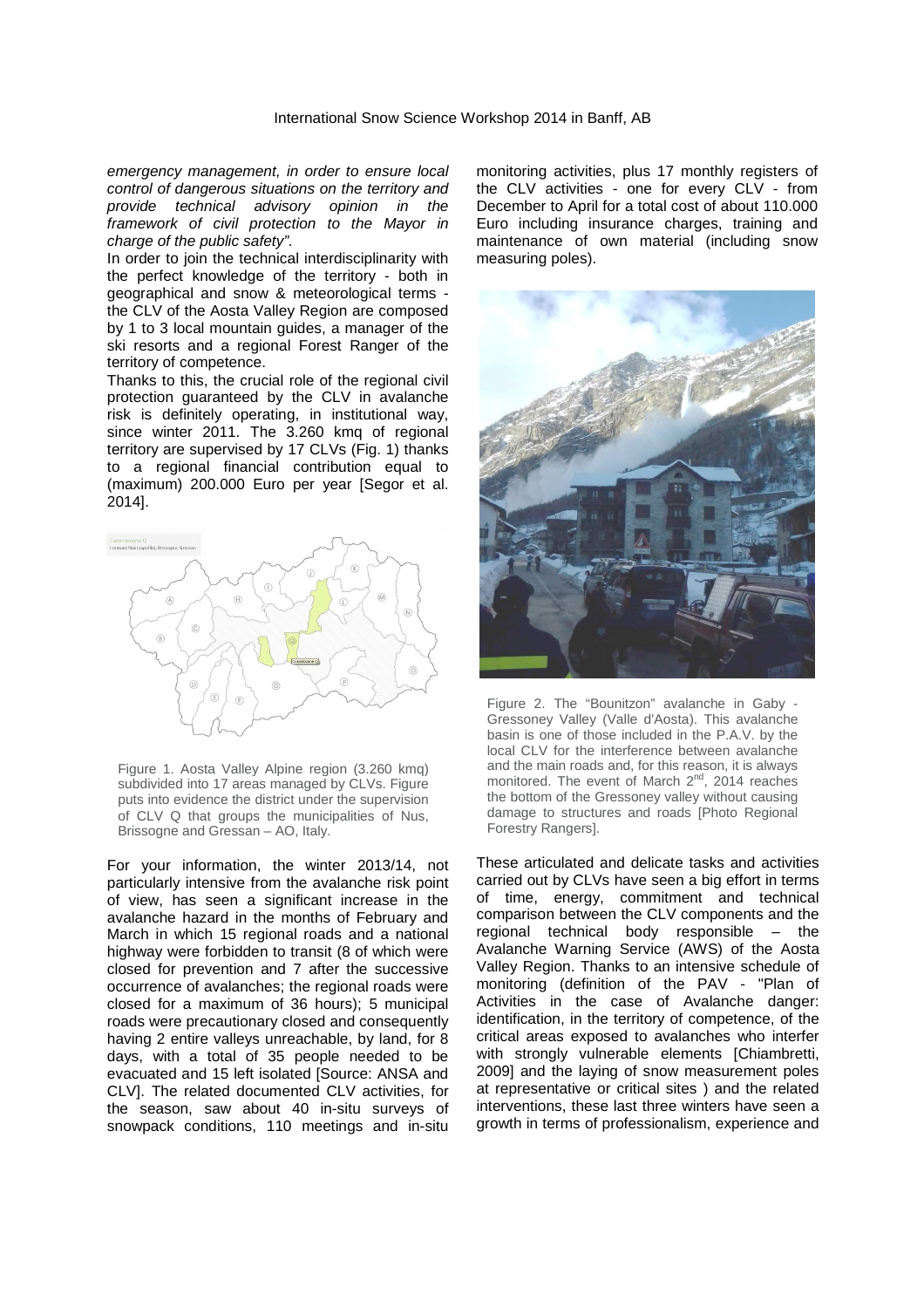operation of CLV (and AWS) together with a greater awareness of the real and potential avalanche hazard by the Mayors. From this and from the constructive dialogue between the different actors involved, a homogeneous instrument of the storage, transparency, accountability and traceability of the CLV activities made during the forecasting, under avalanche danger and when the event occurs, was necessary.

In order to support the CLV with innovative technology, the Aosta Valley administration, thanks to the Alpine Space Project Start-It-Up - "State of the Art Technology in Risk Management: Implementation and Trial for Usability in Engineering Practice and Policy - in collaboration with CELVA - Consortium of Local Authorities in Aosta Valley - is developing a web-based platform for the rapid visualization and storage of snow, weather, avalanches data; the transcription of manual measurements and in-situ surveys carried on; and the traceability and verbalization of the operations performed and the recommended actions to protect the territory.

Below, the architecture of the web platform is presented. It will be available to CLV members of the Valle d'Aosta from the winter 2014/15.

# **2 THE NEEDS ASSESSMENT**

The first step towards the design of the platform and its development was to identify the needs and requirements. The platform must necessarily be a technical tool, easy to use at any time by any member of the CLV that access to an autonomous and independent way with consequent responsibility for activities and contents.

The analysis of needs led to the identification of three main requirements:

- an easy and quick consultation of snow and weather local data (e.g.; provided by AWS and Centro Funzionale of Aosta Valley) and not (e.g., areas over the regional and national borders);
- 2. reporting and archiving of activities carried out during the forecast of avalanche risk, during the event or when the avalanche occurred, to support the municipal administration in case of avalanche danger;
- 3. transparency and traceability of activities done as technical support about the Mayor's decisions regarding Civil Protection (Fig. 2).

In recent months, the Avalanche Warning Service of Aosta Valley together with a software company - Ecometer snc – and the support of some CLV members designed and built the CLV platform tool. The website is now in the testing phase.

## **3 THE ARCHITECTURE OF CLV PLATFORM**

## 3.1 Concept design

Following the example of Tyrol that has a similar tool operating since 2005 and used by about 230 CLVs (1200 people), AWS of Aosta Valley decided to structure the CLV website in several interactive sections described below (Fig. 3).

The first section. The only static one, picks up the two home pages to present and access in the platform:

Public home page. It is the institutional page and the only public one of the website. It presents a map of the Aosta Valley area divided into zones under the responsibility of each CLV (Fig. 1) with basic information (e.g.; municipalities underlying and the municipality leader of single CLV and the CLV President) together with the relevant legislation (e.g., LR 29/2010, DGR 2774 / 2010, etc ...). From this page, each CLV component can login to his private access of his CLV.

CLV home page. Accessible only after the login at Public home page, the CLV home page is common and visible to all the CLVs and it is similar to the previous one. It includes the lists of the 17 CLVs (e.g., contacts, role, status (active or not) of each component, etc ...) and useful phone numbers (e.g., Mayors, fax numbers, regional AWS Office, etc ...). Very similar to an address book, the page is not directly editable in this section.



Figure 3. Scheme of the CLV website with the contents of its interactive sections.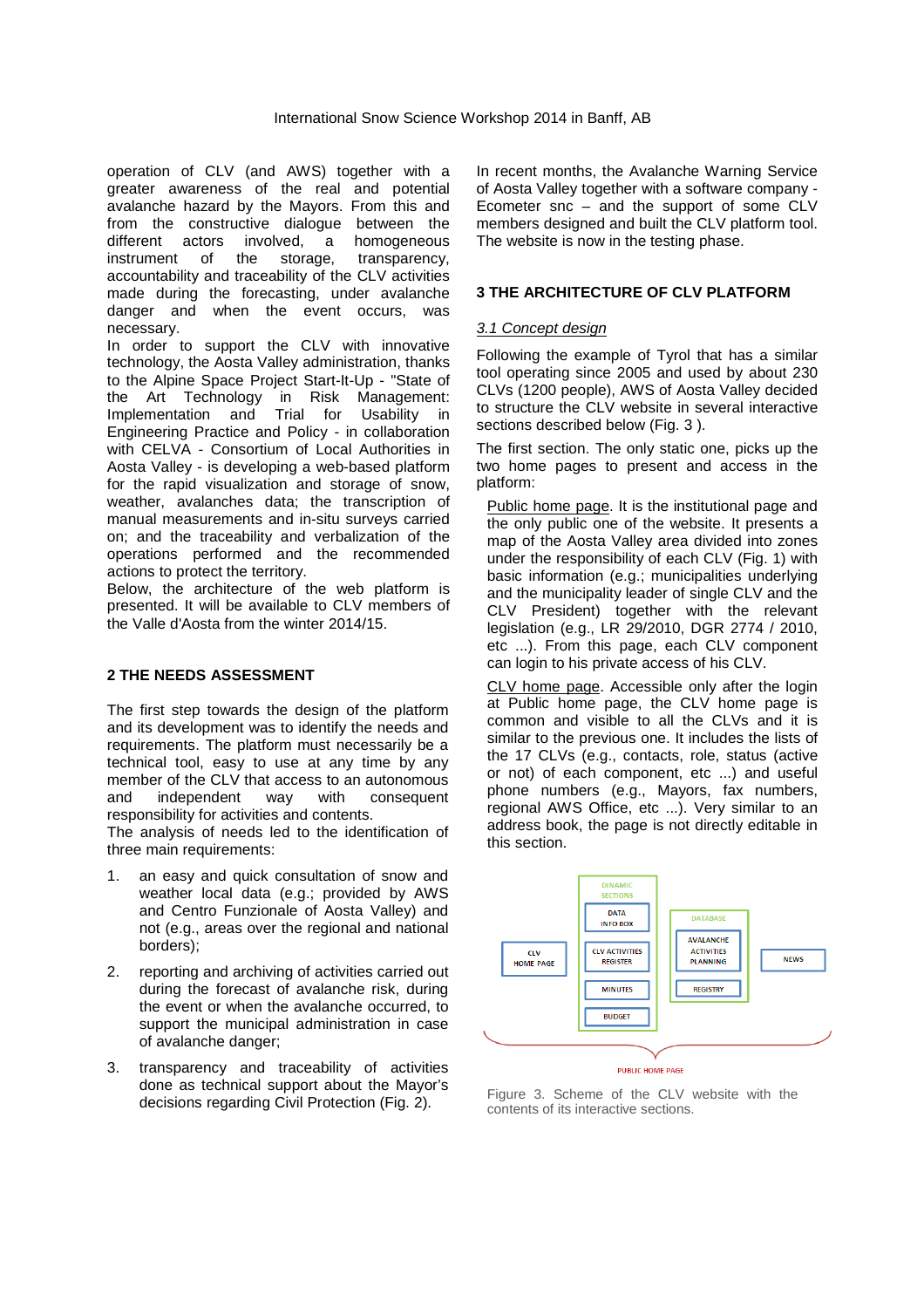The second section brings together the dynamic and interactive pages of the portal, obviously reserved for the members of each CLV:

Data – info box. It contains a list of dynamic and customizable links (e.g., favourites and it permits the free insertion and deletion of one link) to monitor the current snow and weather conditions (e.g., data from automatic weather stations and / or radar data, database of in-situ survey performed by mountain guides, etc ...) and prediction (e.g., sites of regional and surrounding areas weather forecasting, etc ...), the snowcover stability (e.g., regional and surrounding areas - Piedmont, France, Switzerland - avalanche bulletins).

CLV Activities Register. It contains the history of the daily monitoring carried out during the winter (e.g., the danger degree of avalanche bulletins, the Hs from automatic weather stations and snow-poles indicated in the PAV, any in-situ surveys (Fig. 4), overflights, any avalanche observations in no PAV areas, updating activities, etc …). Here, in addition to the simple transcription of the activities, there is also the opportunity to up-load photographic and video documentation, etc. ...



Figure 4. In situ surveys done by CLV.

Minutes. This is the page to support the CLV to prepare, thanks to predefined masks, reports of activities and technical support to the Mayor, especially in the case of critical situations. The minute will be digitally signed (if on-line) by the Secretary (who write it) and by the CLV components present at the meeting. Besides, the minute will be turned into a non-editable pdf (with any chosen attachments – e.g., photos, etc…) and directly sent via e-mail from the website to the municipality and to the relevant departments (e.g., regional AWS). This section also includes an archive of minutes drawn up in order to create an historic and accessible database, available to all CLV members of the CLV, on activities and technical choices made

**Budget.** Starting from the annual funding available for each CLV, in this page the CLV members can update the budget reporting the expenses incurred by each CLV (as defined by DGR n.2774/2010). In this way, in addition to monitoring the economic situation of the CLV, the annual economic reporting will be easier and uniform.

The third section presents the quasi-static pages of the site that, however, may be modified only by the members of each CLV:

Avalanche Activities Planning. It contains the PAV (as defined in the DGR n.2774/2010) directly connected to regional Web Avalanche Cadastre on regional platform "Partout" (Debernardi and Segor, 2013).

Registry. It is the CLV register containing the information of its components (e.g., name, role, phone number, status (active from - to), taken courses, etc ...) together with a backup of the activities carried out in past winters - CLV Activities Register - archived in .rar format and that may be downloaded.

At the end, the News section in which the information for the CLV will be published (e.g., communications by regional AWS or CELVA, meetings, training courses, news on equipment, etc ...), but also thought of as a real time communication system between different components of CLV.

## 3.2 Access and transparency management

The access management to the website has been designed with a control panel for managing users, creating a multi-level structure of access to the site itself. In order to ensure the necessary transparency and traceability of activities in the platform, each CLV component will have an identification code and every log will be recorded on a not-editable file, encrypted and stored on institutional servers.

## 3.3 Off-line mode

Some sections of the platform will also be available remotely in case of a lack of connection to the network. For example, each CLV will be able to download a facsimile minute (in pdf format) to fill. This activity is followed by the one that updates the activities carried out on the portal in off-line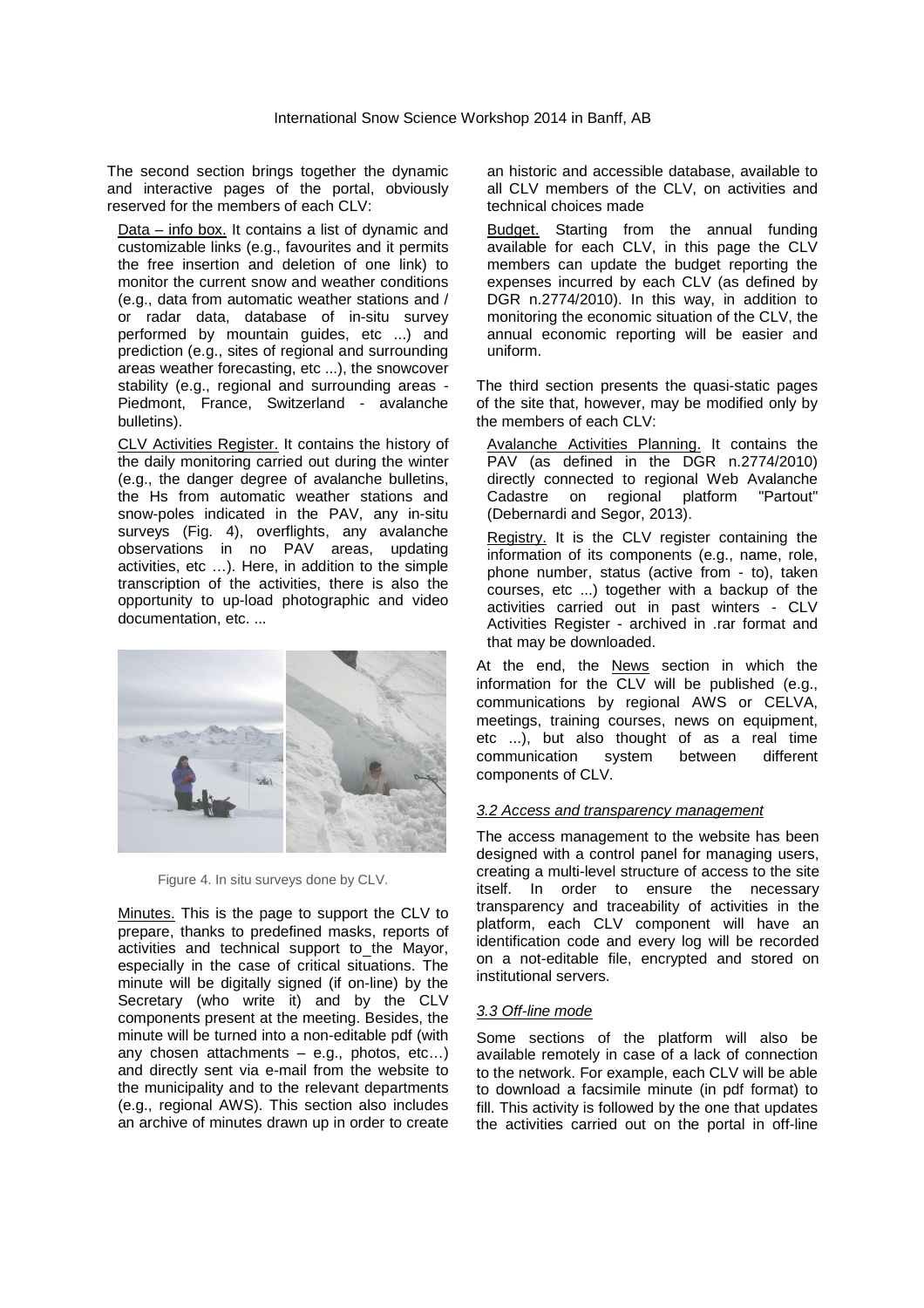mode once again on-line, including the up-load of any minutes written by hand.

## 3.4 Hardware and Software Design

After the assessment of the needs, an approach "responsive" to the design of the platform is chosen in order to have a website receptive, responsive and relevant to the dynamic behaviour of the user and used device. On this basis, the pages of the application have been constructed to ensure optimal viewing for different environments where they can be displayed (on desktop pc with different resolutions, tablet, smartphone) giving to the user a better use of the content and minimizing the need for resizing and scrolling.

For the design, construction and the production of the application, the choice fell on tools and frameworks exclusively Open Source, in order to optimize the initial costs of development that reduce future operating costs of the hardware and software supports - Table 1.

| Table 1. Web CLV Platform technical data: only |  |
|------------------------------------------------|--|
| open source software are employed.             |  |

| <b>Products</b>         | Description                                                                                              |
|-------------------------|----------------------------------------------------------------------------------------------------------|
| Ubuntu Server 14.04 LTS | Linux-based computer operating system                                                                    |
| Perlbrew 0.67           | Free perl installation management tool                                                                   |
| Perl 5 18               | Highly capable, feature-rich programming language                                                        |
| Mojolicious 4.9         | An amazing real-time web framework                                                                       |
| Nginx 1.5.12            | Open source reverse proxy server for HTTP                                                                |
| PostgreSQL 9.2 / 9.3    | Powerful, open source object-relational database system                                                  |
| PostGis 2 1 0           | Provides spatial objects for the PostgreSQL database                                                     |
| PgBouncer 1.5.4         | Lightweight connection pooler for PostgreSQL                                                             |
| <b>Munin 2.1.6</b>      | Networked resource monitoring tool                                                                       |
| PqBarman 1.3.0          | Backup and Recovery Manager for PostgreSQL databases                                                     |
| LaTeX - MiKTeX 2.9      | High-quality typesetting system designed for the production<br>of technical and scientific documentation |
| Python 3.4.0            | Highly capable, feature-rich programming language                                                        |
| R310                    | Strongly functional language and environment to statistically<br>explore data sets                       |
| Geoserver 2.5.0         | Software server that allows users to share and edit<br>geospatial data                                   |

For the development of the web application, different technologies and standard languages are using, among which there are HTML 5, CSS 3, JavaScript, jQuery, AJAX, JSON.

To maximize the potential of Open Source products, Mojolcious - an MVC framework for web development written in Perl including a variety of features such as plugins, control and management of sessions and cookies, is using.

The operation of the web application is ensured by the PostgreSQL database together with the http server Nginx, the Mojolicious framework and any supporting libraries needed to run the server itself.

About the deployment of the application, it comes with a medium-performance server with the Linux operating system Ubuntu 04.14 LTS.

For storage of the data collected during the CLV activities, an open source database (database server PostgreSQL 9.2) is using. It provides a set of advanced features in addition to supporting various extensions such as PostGIS, which enables the database to use of spatial queries for the treatment of geographic data. In order to this, the site will be programmed to provide backup procedures both the database and the documents produced and/or attachments during the operating sessions of the CLVs.

To allow the basic use of the website in off-line mode, the tool exploits the latest technologies available by HTML 5, as LocalStorage and Web SQL Database to save the main information in local environment and sync them when back to online mode.

## 3.5 Management and maintenance

The launch of the platform at the end of 2014 will be followed by a first phase of management and maintenance of its tools for two years. This management involves the software update, the check of the log, the security updates, and all activities required to make the product more accessible to the CLV components.

Another essential product to support the use of CLV platform will be the User's Guide, available in PDF format and on the web site, in the form of online help.

## 3.6 Future implementations

The Website has been designed and built to be as possible intuitive thanks to the strongly presence of icons and little text, in order to be able to translate it in other languages – English, French, German, etc ... - reducing the effort of translation.

Furthermore, the structure of the platform is designed by plugins to easy manage any new implementations, such as, for example, the critical avalanche scenarios obtained by statistical way [Barbolini et al. 2013] or the link with the unified regional warning system for meteorological risk, hydrological, hydraulic and avalanche danger for Civil Protection (DGR n.2614 / 2014).